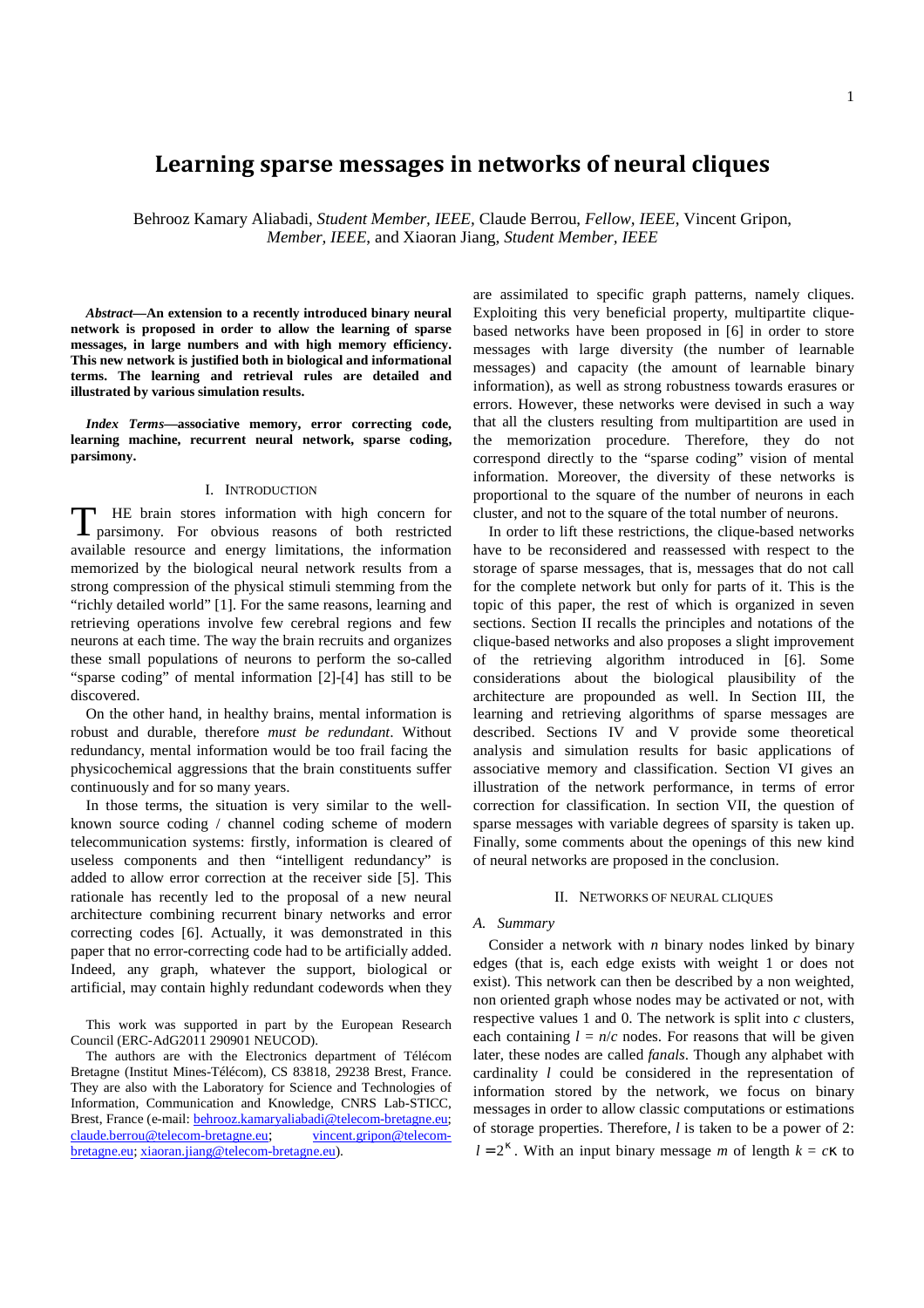learn, is associated a unique set of fanals, one per cluster, using the mapping:

$$
C: m = \{m_1, \dots m_i, \dots m_c\} \rightarrow (f(m_1) \dots f(m_i) \dots f(m_c))
$$
  
where

- *m<sup>i</sup>* of length κ bits is the sub-message or character associated with the  $i^{\text{th}}$  cluster,

- *f* is the function that maps each sub-message to a unique fanal in the corresponding cluster.

Thus, the network learns a given message by selecting one fanal per cluster and connecting these *c* fanals to build a fully interconnected subgraph, that is, a clique. In other words, learning the particular message *m* is equivalent to learning the pattern  $C(m)$ . If  $M$  is the set of messages learnt by the network, *W*(*m*) the set of edges that have to be created to store particular message  $m$ , the ensemble  $W$  of existing edges resulting from the learning of *M* is simply given by

$$
\mathcal{W} = \bigcup_{m \in \mathcal{M}} \mathcal{W}(m). \tag{1}
$$

This result does not depend on the order in which messages are presented, and learning a new message can be done at any moment. This very simple learning rule leads to a completely binary network. Note that no connection is established within a cluster.

The retrieving algorithm is a two-step, possibly iterative, procedure. First, at the global scale and from what is known of the stimulus (that is, some of the sub-messages *mi*), the corresponding fanals send unitary signals towards the network through established connections and then, the contributions are added at each node. After this message passing step, at the local scale of each cluster, a winner-take-all rule is performed. Noting  $v(n_{ij})$  the value of the *j*<sup>th</sup> fanal in the cluster with index *i* (1≤*i* ≤ *c*;1≤ *j* ≤*l*) and  $w_{(i'j')(ij)}$  the weight (0 or 1) of the edge between fanals  $n_{i'j'}$  and  $n_{ij}$ , the global decoding equation is

$$
v(n_{ij}) \leftarrow \sum_{i'=1}^{c} \max_{1 \le j' \le l} \left( w_{(i'j')(ij)} v(n_{i'j'}) \right) + \gamma v(n_{ij}). \tag{2}
$$

A memory effect, with parameter  $γ$ , is added to the message passing procedure. This relation is slightly different from the one proposed in [6], as the summation on node  $n_{ii}$  of the signals stemming from the same cluster with index *i*' is replaced with a selection of its maximum. The reason why equation (2) is now preferred is detailed in [7]. Briefly, the max function is justified by the following argument: when several fanals are active within the same cluster, that is, in presence of ambiguity, this very cluster must not impact on the rest of the network more than if there were only one active fanal. In other words, ambiguity is tolerated at the local level but not favored at the global scale.

As for the local "winner-take-all" selection, the relations are the same as in [6], precisely:

$$
\forall i, 1 \le i \le c : v_{\max, i} \leftarrow \max_{1 \le j \le l} (v(n_{ij}))
$$
  
\n
$$
\forall i \text{ and } j, 1 \le i \le c, 1 \le j \le l:
$$
  
\n
$$
v(n_{ij}) \leftarrow \begin{cases} 1 \text{ if } v(n_{ij}) = v_{\max, i} \text{ and } v_{\max, i} \ge \sigma \\ 0 \text{ otherwise} \end{cases}
$$
  
\n(3)

After these operations, all fanals have value 1 or 0, which explains why this network is said to be binary, even if transitory fanal values may be larger than 1.  $\sigma$  is a threshold which is quite comparable to that of the McCulloch-Pitts model of neuron [8] and which may be used as an additional level of control. In normal conditions and classical applications, all the  $v_{\text{max}, i}$  computed in the *c* clusters are equal and can then be reduced to a single maximal score  $v_{\text{max}}$ . A counter-example would be, for instance, a network in which some established connections have disappeared, due to some physical flaw; in these conditions, some signals may be missing in the computation described by (2), preventing one or more fanal values from reaching  $v_{\text{max}}$ .

After the calculations formulated by (3), more than one fanal may remain activated within the same cluster. In this ambiguous situation, a repetition of (2) and (3) may be profitable and the process may need several iterations to converge towards a non-ambiguous fixed point.

#### *B. Biological considerations*

From the point of view of informational organization, the fundamental processing unit in the brain is likely to be the microcolumn (also called the minicolumn) [9]-[11]. This very heterogeneous group of about 100 neurons repeats itself quasiuniformly over the about 20 square decimeters of the human grey matter. Therefore, the microcolumn, as an "identical repeating unit", can be seen as a node in a graph, able to receive and send many signals from and towards the rest of the network, with the same informational abilities everywhere in the cortex. As said in [11]: "current data on the microcolumn indicate that the neurons within the microcolumn receive common inputs, have common outputs, are interconnected, and may well constitute a fundamental computational unit of the cerebral cortex".

These microcolumns are grouped into columns whose populations are various, from some tens to some hundreds. These columns are believed to contain microcolumns that react to the same family of stimuli (e. g. the value of an angle in the visual cortex). Rising in the neural hierarchy, columns gather in macrocolumns and then several macrocolumns together constitute the so-called functional areas of the brain.

We propose to liken the fanals of the clique-based networks to microcolumns, the clusters to columns, and finally the network itself to a macrocolumn. For the sake of simplicity, all the clusters have same cardinality *l* in the paper but as already stated, biological columns are of various sizes. The term *fanal* has been adopted to represent a node in the cliquebased networks for two reasons. First, it expresses the reality of a cluster in which only one fanal can be "lighted" during the learning process; second, it says that a node of the graph is not a single neuron, but a group of neurons, namely a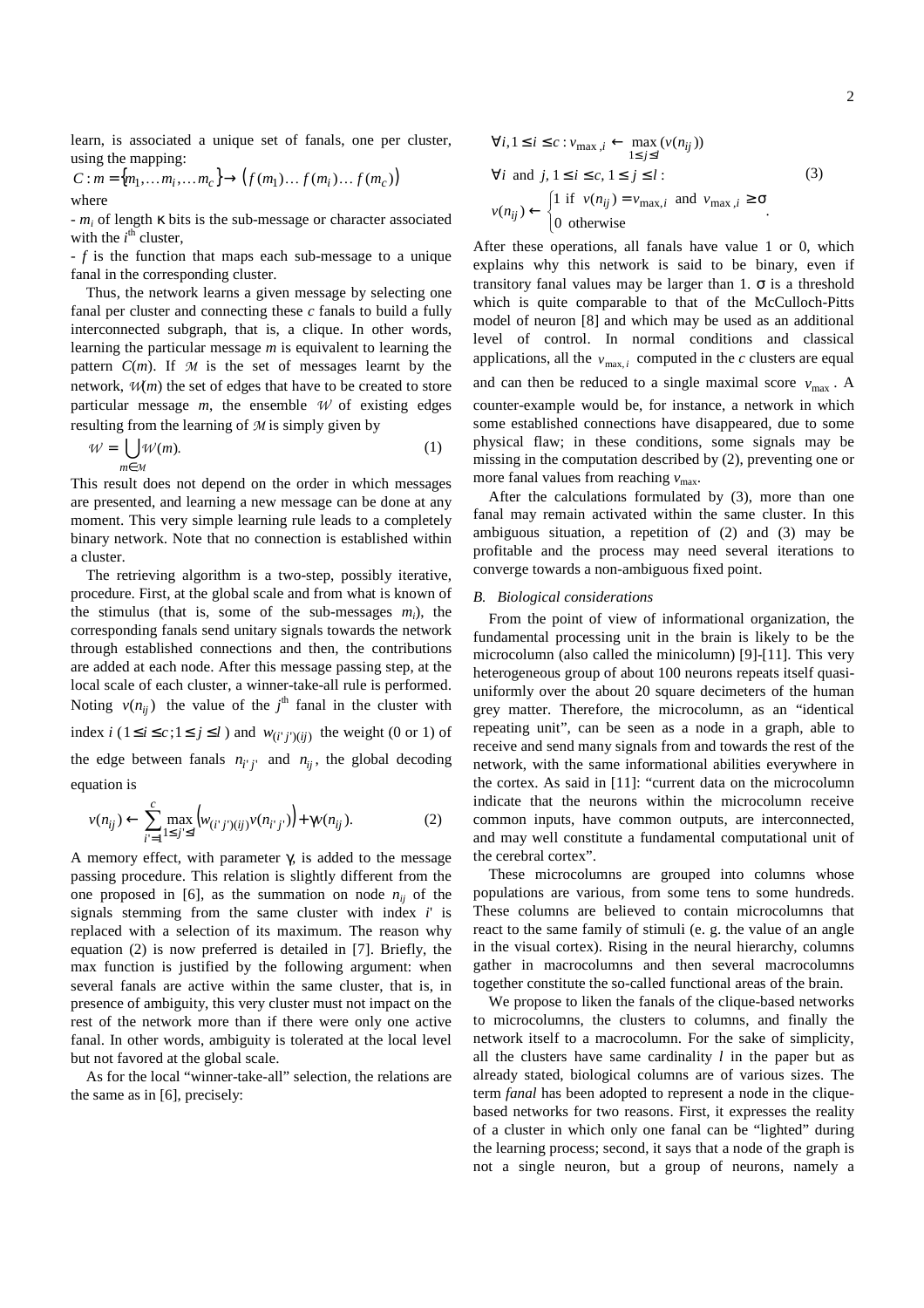3

microcolumn.

#### III. PROCESSING SPARSE MESSAGES

Consider a message of length  $\chi$ , composed of characters taken in an alphabet denoted by  $A$ , the neutral character  $0$ being one of its elements. According to the classical definition, a "sparse message" is a message containing few non-0 characters. Such messages are the subject of many current studies in the field of information theory, especially for the "compressed sensing" application [12], or also for classification [13]. We have here to change the definition and say that a message is sparse *when it contains few expressed characters*, that is, a limited number of significant characters, in specific locations, the others being of no concern. To take a simple example, if  $A$  is the ensemble of positive or null integers less than 8, a sparse message of length  $\gamma = 24$ , according to the conventional definition, could be: (000500060010000030000000), whereas we consider here messages such as: (---5---6--1-----3-------), each dash meaning "no-care". The non-expressed characters do not need to be stored by the neural network and do not require any fanal to be recruited in the learning of the message, while a classical sparse message would need the writing of the 0s. This vision of sparse messages is much more in accordance with the way the brain learns its knowledge elements, with the concern for parsimony.

## *A. Learning*

Until section VII, we consider the learning of messages of length χ with the same number *c* of few expressed characters that we call indifferently the *clique order* or *message order* in the sequel. Alphabet  $\mathcal A$  contains  $l = 2^k$  elements and, in the same way as proposed in [6], the network is split into  $\chi$ clusters, each containing *l* fanals. Therefore, the network contains  $n = \chi l$  fanals and  $\frac{\lambda \lambda}{2}$  $\frac{\chi(\chi-1)l^2}{2}$  potential connections, that is, a binary resource of

$$
Q = \frac{\chi(\chi - 1)l^2}{2}
$$
 [bits]. (4)

Starting from an initial state with no connection at all, the learning of a first message will recruit *c* fanals and establish 2  $\frac{c(c-1)}{2}$  connections to build up a clique (see an example in Fig. 1 for  $\chi = 9$ ,  $l = 16$  and  $c = 4$  and one established clique with  $\frac{443}{2} = 6$  $\frac{4 \times 3}{2} = 6$  connections). The probability that any particular connection does not belong to this clique is supposed to be:  $1 - \frac{\epsilon(\epsilon - 1)}{\chi(\chi - 1)l^2}$  $1 - \frac{c(c-1)}{c}$ *l cc*  $\chi$ (χ –  $-\frac{c(c-1)}{c^2}$  (this is not rigorously exact

because the connections created by the clique are correlated, but the effect of this correlation is negligible when a large number of cliques have been formed). So, after the learning of *M* independent and identically distributed (i.i.d.) random messages, this probability, which we assume to give directly the expected connection density, is

$$
d = 1 - \left(1 - \frac{c(c-1)}{\chi(\chi - 1)l^2}\right)^M.
$$
 (5)

Reciprocally, given a density *d*, the number *M* of i.i.d. learned messages is

$$
M = \frac{\log(1 - d)}{\log\left(1 - \frac{c(c - 1)}{\chi(\chi - 1)l^2}\right)}.
$$
(6)



Fig. 1. Network composed of 9 clusters of 16 fanals each. A first clique with 4 vertices has been formed in the network.

Fig. 2 shows the evolution of *d* as a function of *M*, for  $\chi$  = 100,  $l = 64$  and various values of *c*. For low values of *d*, we have

$$
d \approx \frac{c(c-1)M}{\chi(\chi - 1)l^2} \tag{7}
$$

and reciprocally

$$
M \approx \frac{\chi(\chi - 1)l^2}{c(c - 1)} d \approx \frac{\chi^2 l^2}{c(c - 1)} d = \frac{n^2 d}{c(c - 1)}
$$
(8)

for  $\chi \gg 1$ . This very simple result shows that, for a given density *d* and a particular value of the clique order, the number of messages that the network is able to learn is proportional to the square of the number of nodes, or fanals. This quadratic law has for instance to be compared to the well-known sublinear law of Hopfield networks (see [6] for details) or other comparable laws obtained with networks based on weighted connections.

We can express the amount of binary information *B* learned by the network after the memorization of *M* messages as

$$
B = M\left(\log_2\left(\binom{\chi}{c}\right) + c\kappa\right). \tag{9}
$$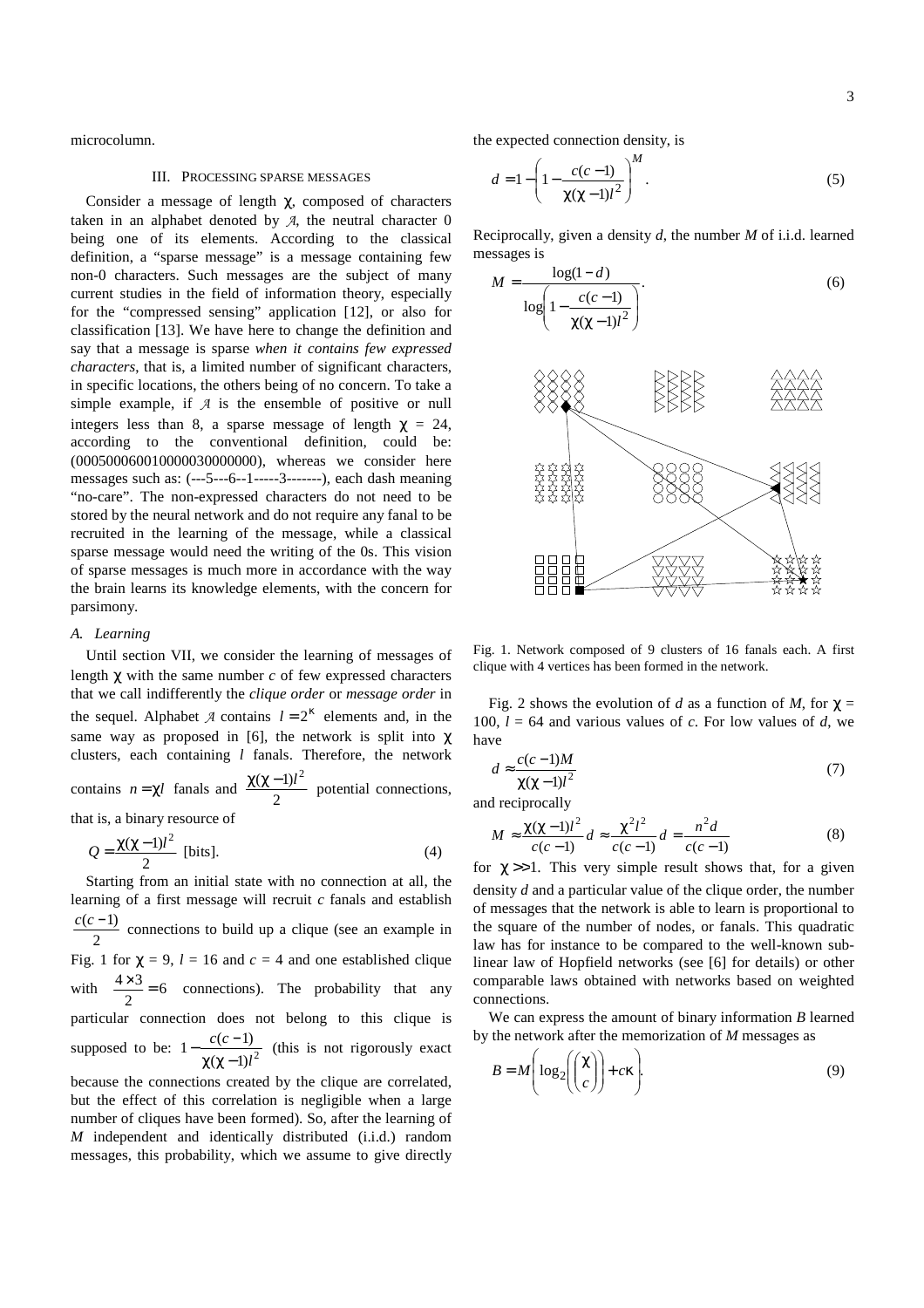

Fig. 2. Density of the network connections as a function of the number *M* of learned messages, for  $\gamma = 100$ ,  $l = 64$  and four values of *c*.

The first term between the parentheses accounts for the choice of the clusters in the storage of one message, with *c* expressed characters among  $\chi$ . The second term represents the binary content of each message where  $\kappa = \log_2(l)$ . Finally, we define efficiency η as the ratio of *B* and *Q*:

$$
\eta = \frac{B}{Q} = \frac{2M\left(\log_2\left(\binom{\chi}{c}\right) + c\kappa\right)}{\chi(\chi - 1)l^2}.
$$
\n(10)

For efficiency equal to 1, this formula leads to an upper bound for *M*, called the *efficiency-1 diversity* of the network<sup>1</sup>:

$$
M_{\text{max}} = \frac{\chi(\chi - 1)l^2}{2\left(\log_2\left(\binom{\chi}{c}\right) + c\kappa\right)}.
$$
\n(11)

For instance, with  $\chi = 100$ ,  $l = 64$  and  $c = 16$ ,  $M_{\text{max}}$  is around  $1.30 \times 10^5$  messages of 156 bits each. Density calculated from (5) is then about 0.54.

From (11), we observe that the largest values of  $M_{\text{max}}$  are obtained for the lowest clique orders *c*. This is quite natural: for a given binary resource, the shorter the messages are, the more numerous they can be. But the smaller a clique is, the less redundant and robust it is facing possible flaws (e.g. errors, erasures or over learning). The choice of *c* is thus the result of a trade-off between diversity and robustness. The optimal values for the applications of associative memory will be discussed in section IV.

# *B. Retrieving*

The basic equations for the retrieving of learned messages are still (2) and (3) but in which some adjustments have to be made to take sparsity into account:

$$
v(n_{ij}) \leftarrow \sum_{i=1}^{\chi} \max_{1 \le j \le l} \left( w_{(i'j')(ij)} v(n_{i'j'}) \right) + \gamma v(n_{ij})
$$
(12)  

$$
\forall i, 1 \le i \le \chi : v_{\max,i} \leftarrow \max_{1 \le j \le l} (v(n_{ij}))
$$
  

$$
v_{\max} \leftarrow \max_{1 \le i \le \chi} \left( v_{\max,i} \right)
$$
  

$$
\forall i \text{ and } j, 1 \le i \le \chi, 1 \le j \le l:
$$
  

$$
v(n_{ij}) \leftarrow \begin{cases} 1 \text{ if } v(n_{ij}) = v_{\max} \text{ and } v_{\max} \ge \sigma_i \\ 0 \text{ otherwise} \end{cases}
$$
(13)

Let us first point out that, despite the fact that a learned message uses a restricted number *c* of clusters at each time, these clusters vary from one message to another. Consequently, in common situations, the decoding procedure has to address the whole network uniformly. Therefore, *c* is replaced with  $\chi$  as the upper index of the summation in (12). Secondly, the winner-take-all rule expressed by (3) for each cluster has now to be extended to the whole network in order to find the appropriate clusters in the search for a particular message, if their indices are not known. To achieve this, equation (13) retains the maximum value  $v_{\text{max}}$  of maximum scores obtained in all clusters and assigns  $v_{\text{max}}$  as the condition to reach for all fanals to be active. Finally and in general cases, threshold  $\sigma$  is now cluster-dependant and thus is denoted σ*<sup>i</sup>* . Indeed, in some applications, all the clusters may not be involved in a specific task. For instance, if the network is asked to recognize, or reject, a particular message with  $c < \chi$ expressed characters, only the corresponding clusters have to be processed. The threshold of the other clusters is then set at a high unreachable value. In another situation, if the network has to store, not only binary messages, but also some kind of cognitive features, the choice of distinct values for  $\sigma$ <sub>i</sub> may orientate the network decoding towards constrained solutions. A high value for the threshold of a particular cluster would mean that this has no relevance in the current process.

## IV. ASSOCIATIVE MEMORY

Suppose that a network with parameters χ and *l* has learnt *M* i.i.d. random messages with order *c*, that is, cliques with *c* vertices. We want to know what the error probability is in the recovery of one learned message when  $c_e < c$  clusters are not provided with information. Two extreme cases have to be considered. Either the indices of the *c<sup>e</sup>* missing clusters are completely unknown - we call this most severe case *blind recovery* -, or they are totally known - it is then called *guided recovery*.

### *A. Blind recovery*

The first and most obvious reason why the retrieving of a previously learned message may fail is because at least one other learned message shares the same known characters. For i.i.d. messages and large enough values of  $c - c_e$  and *l*, this probability is negligible. The second reason is the possible existence of spurious cliques that would interfere in the retrieving process. The most probable and most impeding

<sup>&</sup>lt;sup>1</sup> However, because messages are not ordered in an associative memory and therefore require less resource than ordered messages, efficiency larger than 1 is not inconceivable [6].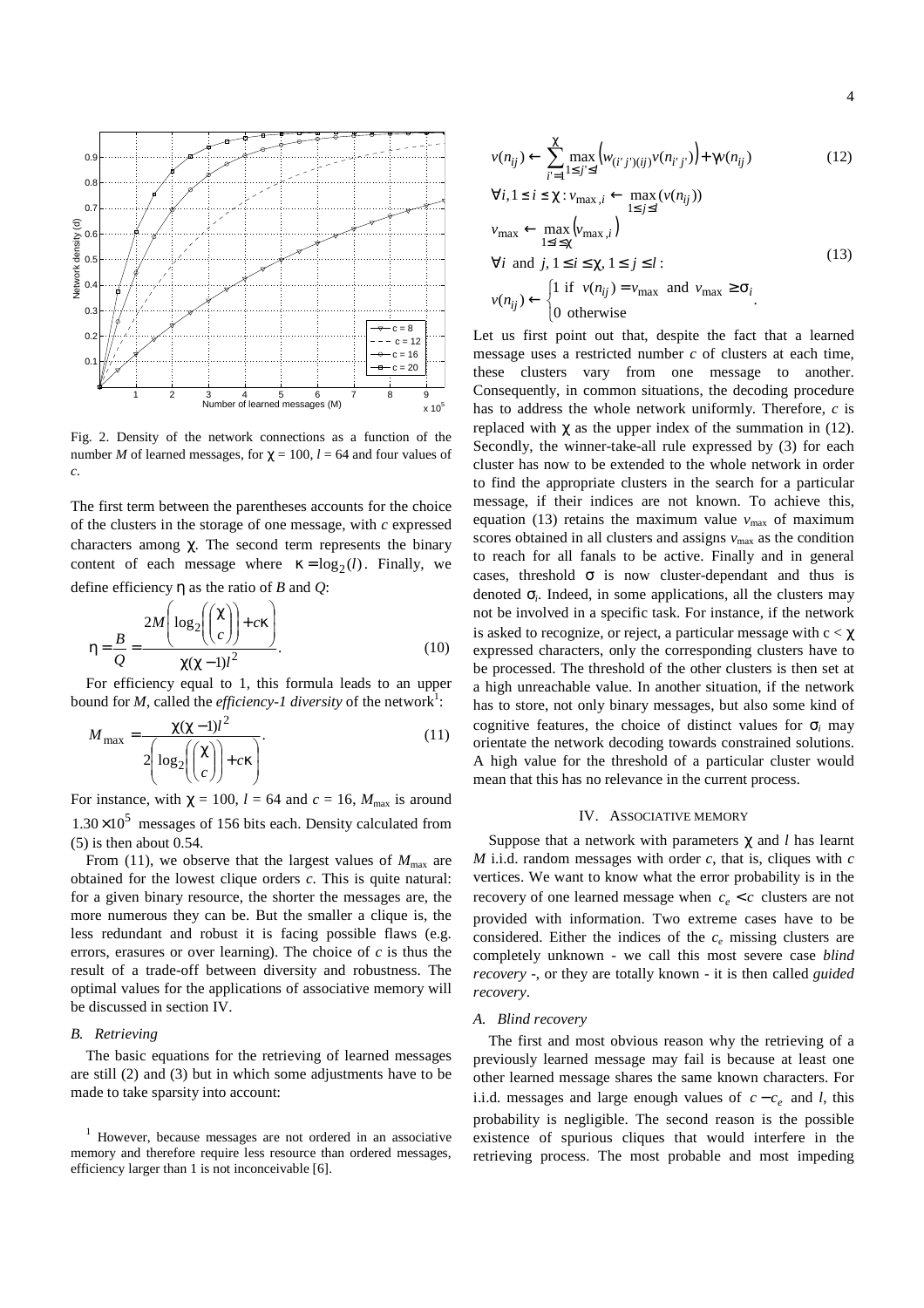spurious clique has  $c - c_e + 1$  vertices, that is only one more than the known characters, and consequently the known clusters (the appendix gives an example of why such a spurious clique makes the decoding fail, even in an iterative process). Given the density *d* of the network connections, the probability that a particular fanal does not form a clique of minimal order with the  $c - c_e$  known fanals is  $1 - d^{c - c_e}$ . The number of fanals available to form such a spurious clique is  $c_e(l-1) + (\chi - c)l$ . Therefore, the probability that no such clique exists, which we liken to the probability  $P_r$  of retrieving the correct message, is

$$
P_r = \left(1 - d^{c - c_e}\right)^{c_e (l-1) + (\chi - c)l}.\tag{14}
$$

The probability of error  $P_e$  is then given by

$$
P_e = 1 - P_r = 1 - \left(1 - d^{c - c_e}\right)^{c_e(l-1) + (\chi - c)l} \tag{15}
$$

which can be approximated, for small values of *d*, as

$$
P_e \approx (c_e (l-1) + (\chi - c) l) d^{(c - c_e)}.
$$
 (16)

Note that, even without erasure  $(c_e = 0)$ , the error probability in blind recovery is not zero. This is because a given learned clique of order *c* may belong to a spurious clique with order *c* + 1, with approximated probability  $(\chi - c)ld^c$ .

The curve (a) of Fig. 3 shows the simulated error rate in the blind recovery of messages, as a function of their number *M*, for  $\chi = 100$ ,  $l = 64$ ,  $c = 12$  and  $c_e = 3$ , after one iteration of (12) and (13). All thresholds  $\sigma_i$  are equal to zero in the decoding process and memory parameter  $\gamma$  is equal to 1. Values given by (15) are also indicated, showing good correspondence between theory and simulation.



Fig. 3. Error rate in both blind and guided recovery of *M* i.i.d. messages with order  $c = 12$  in a network composed of  $\chi = 100$ clusters of  $l = 64$  fanals each.  $c_e = 3$  clusters have no initial information.

From relations (5) and (15), it is possible to link *M* and *c*, for a predetermined value of  $P_e = P_0$ . To do this easily, we use the approximations given by (7) and (16), with the additional

and rough hypothesis:  $\chi \gg c \gg 1$ . We also set  $c_e$  as a fraction  $\alpha$  of *c*:  $c_e = \alpha c$ . All this results in

$$
M \approx \left(\frac{\chi l}{c}\right)^2 \left(\frac{P_0}{\chi l}\right)^{(1-\alpha)c}.\tag{17}
$$

Fig. 4 depicts the variation of diversity *M*, as a function of *c*, for  $\gamma = 100$ ,  $l = 64$ ,  $\alpha = 0.25$  and three values of  $P_0$ . These curves show that there exists a value of *c* that maximizes the diversity of the network, for a given value of  $P_0$ . This value, denoted *c*opt, is estimated by derivating (17) (through the logarithm) with respect to  $c$ , and finding the condition for extremum. The computation gives:

$$
c_{\rm opt} \approx \frac{\log \left(\frac{\chi l}{P_0}\right)}{2(1-\alpha)}.\tag{18}
$$



Fig. 4. Diversity of the network composed of  $\gamma = 100$  clusters of  $l =$ 64 fanals each, as a function of the message order  $c$ , when a quarter of the *c* clusters have no information at the initialization step (relation (17) with  $\alpha = 0.25$ ) and for a given error probability  $P_0$  for blind recovery.

For instance, with  $\chi = 100$ ,  $l = 64$ ,  $\alpha = 0.25$ , we have  $c_{\text{opt}}$ equal to 9 and 15 for  $P_0 = 10^{-2}$  and 10<sup>-6</sup> respectively. The corresponding diversities given by (17) are around 70000 and 25000 and efficiencies, as formulated by (10), are 33% and 18%. As can be surmised, material efficiency (n) and effectiveness in restoring the messages  $(P_e)$  are conflicting, but not so sharply.

# *B. Guided recovery*

In this favorable case, some characters of the message are missing but their supporting clusters are known. The thresholds  $\sigma$  of irrelevant clusters are then set to an unreachable value. The situation comes down exactly to that described in [6, section VI] in which all clusters are systematically known to retrieve a message. The error probability, after one iteration, is given by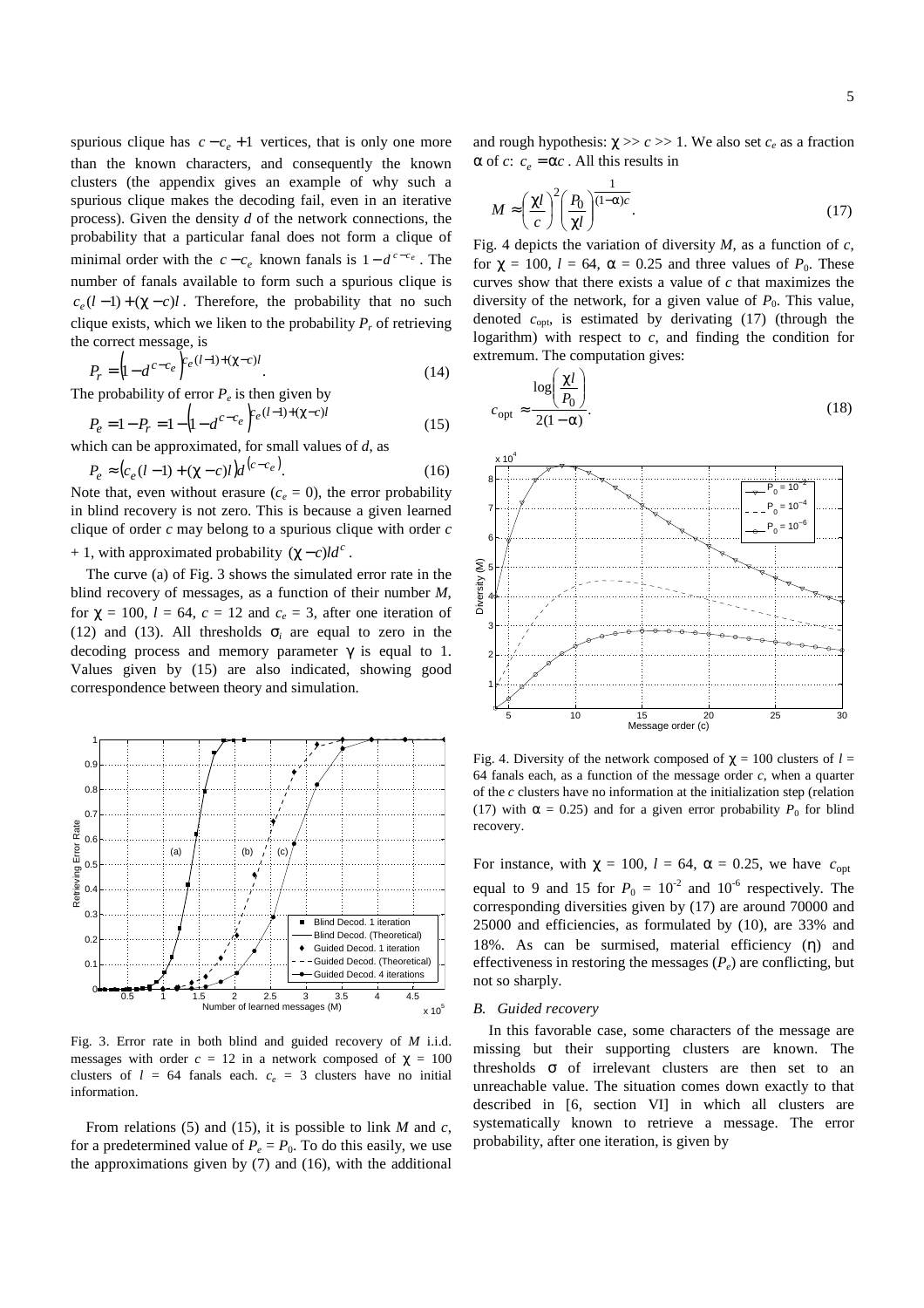$$
P_e = 1 - \left(1 - d^{c - c_e}\right)^{(l-1)c_e}.\tag{19}
$$

The simulated error rate, after several iterations may be notably less than *P<sup>e</sup>* . The curves (b) and (c) of Fig. 3 depict the evolution of the error rate as a function of *M*, after one and four iterations respectively and with the same parameters as curve (a). The theoretical values given by (19) are also indicated.

The gap in performance between blind and guided recovery is not considerable, in terms of diversity. When guided, instead of blind, decoding is performed and for a given error rate, diversity *M* (which is roughly proportional to density *d*, through approximation (7)) is higher by about 50%, after one iteration and 100% after four iterations.

# V. CLASSIFICATION

As in [6, section V], we consider a simple application of go/no-go classification. The network with parameters χ and *l* learns *M* i.i.d. messages with same order  $c < \chi$ . The decoding procedure is still described by relations (12) and (13) with  $\gamma$  = 1, but thresholds  $\sigma$  are now equal to *c* for the clusters under test (those which have a fanal activated) and a higher unreachable value for the others, in order to prevent them from interfering. The network is then asked whether a message is known by it or not, that is practically, whether the decoding procedure will accept the stimulus without modification or not. The recognition of learned messages is always successful, since all the activated fanals will obtain the maximal score (i.e. *c*) as soon as the first iteration has finished and no other one can be the winner within the clusters under test. Therefore, the type I error is naught:

$$
P_{\text{type I error}} = 0. \tag{20}
$$

Because the thresholds of the irrelevant clusters are set to unreachable values, the only possibility for the network to accept a wrong message, that is, a type II error, is the existence of a spurious clique of order *c* in the clusters under test. Assuming again that not only messages, but also connections are i.i.d., the probability of having such a spurious clique is

$$
P_{\text{type II error}} \approx d^{\frac{c(c-1)}{2}} = \left(1 - \left(1 - \frac{c(c-1)}{\chi(\chi - 1)l^2}\right)^M\right)^{\frac{c(c-1)}{2}}.
$$
 (21)

Fig. 5 represents the type II error rate obtained from simulation, on the one hand, and relation (21), on the other hand, as a function of density *d*. The parameters are  $\chi = 100$ , *l*  $= 64$  and  $c = 6$  or 9. The figure also indicates the values of efficiency-1 diversity  $M_{\text{max}}$ , as calculated from (11), showing that low error rates may be obtained even for efficiencies higher than 1. For instance, with  $c = 9$ , diversities more than three times  $M_{\text{max}}$  ( $d = 0.68$  according to (5)) can be attained while keeping the error rate below  $10^{-6}$ .

Fig. 5. Type II error rate as a function of the density of the network composed of  $\chi = 100$  clusters of  $l = 64$  fanals each, with cliques of order  $c = 6$  or 9. Densities corresponding to efficiency-1 diversities  $(M_{\text{max}})$  are also indicated.

## VI. BLURRED MESSAGES

Because the proposed network uses cliques as support of information and since cliques are redundant structures, the error correction of distorted or blurred incident messages is possible. In order to illustrate this property, we consider a network with parameters  $\chi = 100$ ,  $l = 64$  and  $c = 12$ . *M* messages are learnt using *c* contiguous clusters, the first one being randomly located at a position between 1 and  $\chi$  -  $c + 1 =$ 89. After the learning phase, messages are presented to the network after systematic permutation of two consecutive characters, in a cyclic way. For instance, if the messages were, among other things, 12-letter English words, the learned word "intelligence" may be received either as "nietllgineec" or "etnleilegcni". If the network is able to recognize "intelligence" from these pairwise permuted versions, it would also be able to correct less disturbed words, such as "intleligecne" or "intellgienec" (a task that the human brain is also reputed to be easily capable of).

In order to allow the network to cope with the upset order of characters, the initialization of the retrieving process has to be modified: when a fanal is activated in a cluster, then the equivalent fanals (i.e. fanals with the same index values *j*) of the adjacent clusters have also to be activated. So, at the beginning of the retrieving process, each cluster contains three active fanals. The learned clique "intelligence" being contained in the activated sub-graph composed of the  $12\times3 = 36$  nodes, the decoding procedure described by (12) and (13) will hopefully, after several iterations, switch off the irrelevant fanals and display the word with the right order.

The probability for the decoder to fail is again related to the existence of spurious cliques. The most likely are those who share *c* -1 vertices with the learned clique and use one wrong fanal in the remaining cluster as the last vertex. For a given set of *c* - 1 correct vertices, the probability that such a spurious clique exists is  $d^{c-1}$ . Because there are 2*c* possible patterns

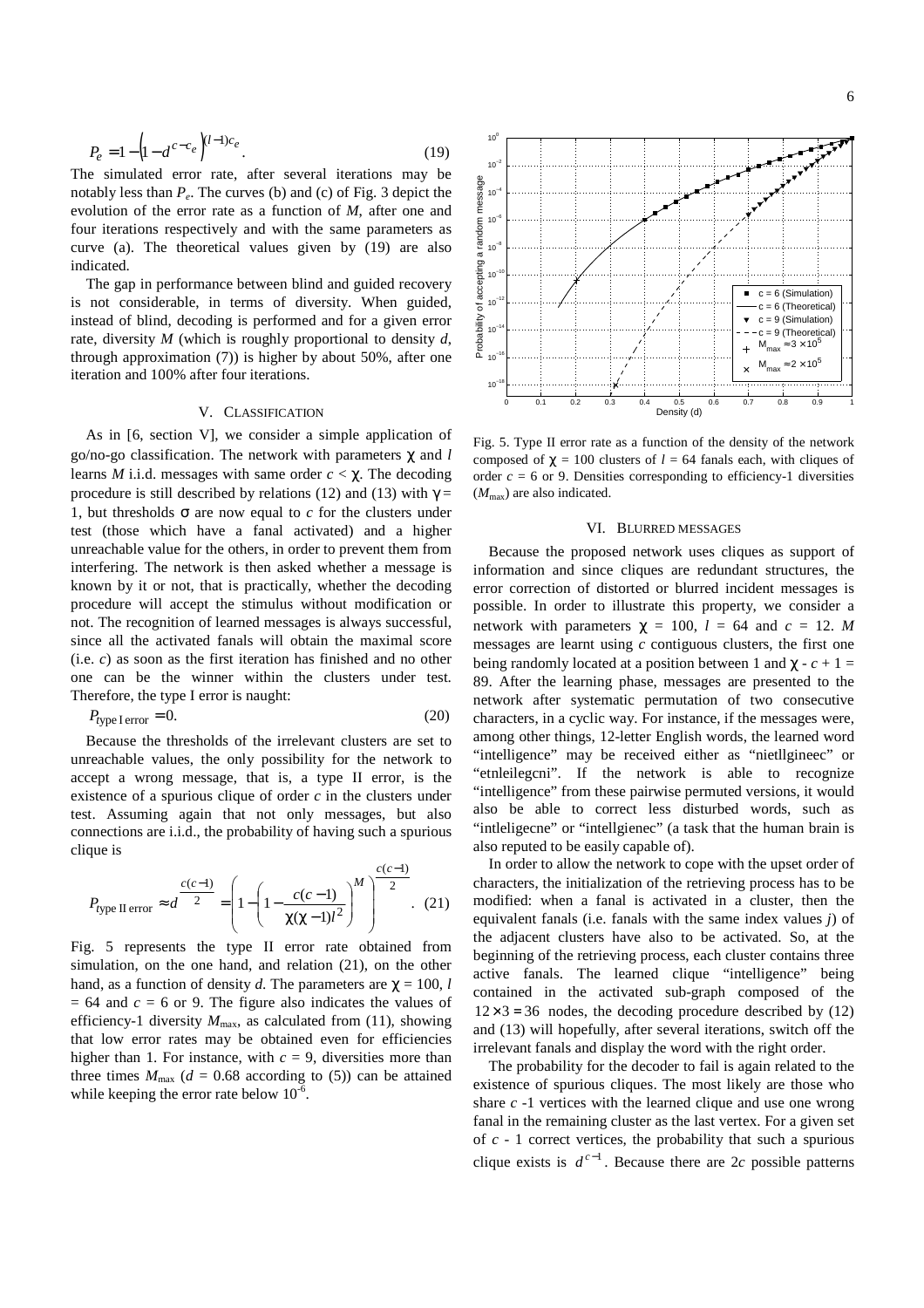having *c* - 1 correct vertices and a wrong one in the last cluster, the probability that a false clique may exist, giving directly the error probability in the retrieving process, is

$$
P_e = 1 - (1 - d^{c-1})^{2c} \approx 2cd^{c-1} \text{ for } d \ll 1.
$$
 (22)

Fig. 6 exhibits the error rate obtained by simulation after one and six iterations, as well as the theoretical curve deducted from (22). Because messages that are presented to the network are strongly distorted, several iterations are required to approach the theoretical performance. By comparing abscissas in Fig. 3 and Fig. 6, we note that the network is able to correct wrong messages as easily as, even a little better than, erasures. If full anagrams, instead of contiguous permutations, were considered, *c* fanals would have to be activated in each cluster at the initialization step, instead of only 3. The error probability in deciphering these anagrams would then be given by

$$
P_e = 1 - \left(1 - d^{c-1}\right)^{(c-1)c} \approx (c-1)c d^{c-1} \text{ for } d < 1.
$$
 (23)



Fig. 6. Error rate in the retrieving of messages distorted by permutations of contiguous characters. The network parameters are χ  $= 100$  and  $l = 64$ , and messages have order  $c = 12$ .

## VII. VARIABLE ORDER MESSAGES

We want now to assess the ability of the network with parameters χ and *l* to learn and retrieve messages with various values of *c*. From Fig. 4, we can notice that a relatively large set of orders *c* around  $c<sub>opt</sub>$  may be employed without much deteriorating the retrieving performance of the network. For instance, with a targeted error rate  $P_0$  equal to  $10^{-4}$  and for this particular network with  $\chi$  =100 and *l* = 64, values of *c* chosen between 8 and 20 would decrease the diversity by about 10% or less from the optimal value obtained with  $c_{opt} = 12$ .

To formalize the general case, let us consider clique orders distributed between  $c_{min}$  and  $c_{max}$ , such that  $1 < c_{\text{min}} \leq c_{\text{max}} < \chi$ . Following the same rationale that led to relation (5), we can express the density of the network as

$$
d = 1 - \prod_{c = c_{\min}}^{c_{\max}} \left( 1 - \frac{c(c - 1)}{\chi(\chi - 1)l^2} \right)^{M_c}
$$
 (24)

where  $M_c$  is the number of messages learned with order  $c$ . If  $c$ is uniformly distributed between  $c_{\min}$  and  $c_{\max}$ ,  $M_c$  is equal to λ  $\frac{M}{\lambda}$ , *M* still being the total number of i.i.d. messages and  $\lambda = c_{\text{max}} - c_{\text{min}} + 1$ .

The learning and retrieving rules are still those given in section III, with threshold values  $\sigma_i$ , all equal or not, depending on the application. The amount of binary information borne by a particular message  $m \in \mathcal{M}$ , materialized by a clique with order  $c(m)$ , is now

$$
\log_2\left(\binom{\chi}{c(m)}\right) + c(m)\kappa + \log_2(\lambda)
$$

Compared to the writing of (9), a third term has been added to take the choice of *c* into account, though of minor importance for typical values of  $\chi$ , *l*,  $c_{\text{min}}$  and  $c_{\text{max}}$ . Efficiency  $\eta$  is then given by

.

$$
\eta = \frac{2 \sum_{m \in \mathcal{M}} \left( \log_2 \left( \binom{\chi}{c(m)} \right) + c(m)\kappa + \log_2(\lambda) \right)}{\chi(\chi - 1)l^2}.
$$
\n(25)

It is not easy to exploit this formula in the general case. For a uniform distribution of orders  $c$  between  $c_{\min}$  and  $c_{\max}$ , this amounts to a more convenient formula:

$$
\eta = \frac{2M \sum_{c=c_{\text{min}}}^{c_{\text{max}}} \left( \log_2 \left( \binom{\chi}{c} \right) + c\kappa + \log_2(\lambda) \right)}{\lambda \chi(\chi - 1)l^2}.
$$
 (26)

As in section III.A, it is then possible to find the efficiency-1 diversity by setting  $\eta = 1$ . This gives

$$
M_{\text{max}} = \frac{\lambda \chi (\chi - 1) l^2}{2 \sum_{c = c_{\text{min}}}^{c_{\text{max}}} \left( \log_2 \left( \binom{\chi}{c} \right) + c \kappa + \log_2(\lambda) \right)}.
$$
(27)

For instance, taking  $c_{\min} = 12$  and  $c_{\max} = 20$  gives  $M_{\max} =$  $1.27 \times 10^5$ , a value very close to that obtained for *c* constant and equal to 16, as seen in section III.a.

Finally, to finish this survey of sparse messages stored in network of neural cliques, we consider a network with parameters χ and *l* learning *M* i.i.d. messages of variable and uniformly distributed orders *c* and the blind recovery of which is done without the knowledge of  $c_e = \alpha c$  sub-messages. Relation (15) being applicable to each of the subset of the messages with particular order *c*, we can write the average retrieving error rate as

$$
\overline{P_e} \approx \frac{1}{\lambda} \sum_{c=c_{\text{min}}}^{c_{\text{max}}} \left( 1 - \left( 1 - d^{(1-\alpha)c} \right)^{\alpha c(l-1) + (\chi - c)l} \right). \tag{28}
$$

Combined with (24) for  $M_c = \frac{M}{\lambda}$ , it is then possible to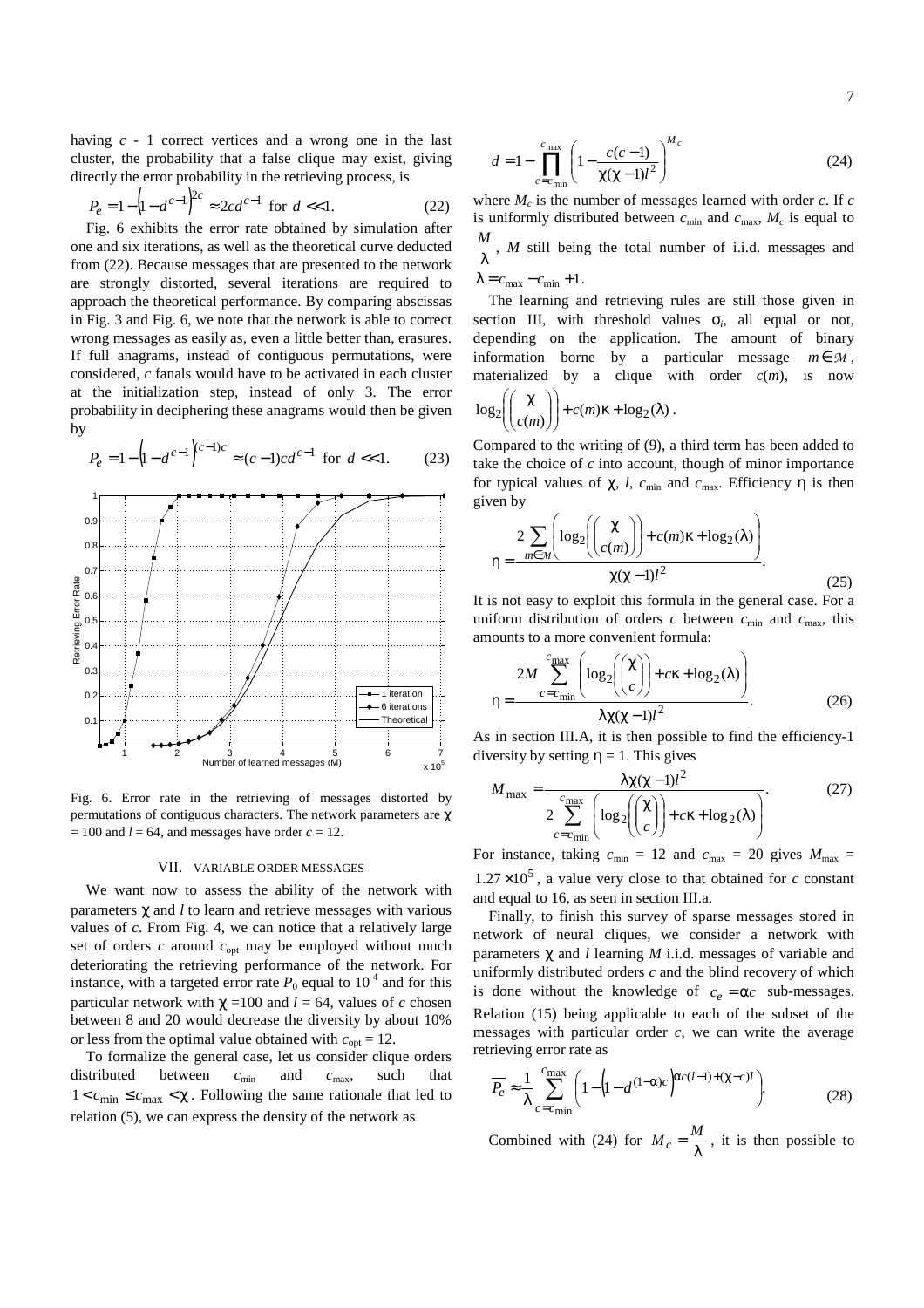estimate the performance of the network in terms of error rate versus diversity when variable order messages are learned. Fig. 7 shows this performance in two cases:  $c_{\text{min}} = 6$  and  $c_{\text{max}} =$ 18 on the one hand,  $c_{\text{min}} = 12$  and  $c_{\text{max}} = 24$  on the other hand, and for  $\alpha = 0.25$  (on average when *c* is not a multiple of 4). Both simulated and theoretical values deducted from (28) are also displayed. These curves have to be compared with that obtained for  $c$  constant and equal to 12 (Fig. 3(a)). Unsurprisingly, the performance is somewhat lower for variable order messages than for  $c$  constant and close to  $c_{\text{opt}}$ . For low error rates, reduction in diversity is more pronounced for small values of *c*. But in all cases, provided that *c* remains small compared to  $\chi$ , the order of magnitude for diversity remains the same.



Fig. 7. Blind recovery error rate of messages with variable order between  $c_{\min}$  and  $c_{\max}$  in a network with parameters  $\gamma = 100$  and  $l =$ 64, and when  $c_e = c/4$  clusters (on average) have no initial information.

#### VIII. CONCLUSION

We have demonstrated and assessed the ability of binary networks to learn and retrieve a large number of sparse messages, of constant or variable orders. These messages are stored as cliques whose vertices belong to distinct clusters, the number of which (*c*) is small compared to the total number (χ). The diversity (the number of learnable messages) is proportional to the squared number of nodes. The learned messages may be retrieved in presence of erasures and even after some kind of distortion, provided that the decoding algorithm is adapted to the particular problematic.

To speak in terms of non linear systems, we have shown that an appropriately organized binary recurrent graph may contain a large number of attractors. These stable and distinguishable patterns may be considered as codewords of a distributed code whose local codes are constant weight-1 codes [7] and the global code is a clique-based code. The big difference and advantage of this "neural code" over a classical distributed code, such as turbo [14] or LDPC [15] code, is of course its ability to learn independent codewords, that is, words that are not linked by a linear coding relation.

The construction of the proposed network was inspired by the hierarchical organization of the neocortex: microcolumns (fanals) grouped in columns (clusters) which gather in macrocolumns (networks). We have seen that the number of messages that a network composed of χ =100 clusters having *l*  $= 64$  fanals each is able to learn and retrieve correctly is around 100,000. If we extrapolate this result to what could offer the resource of the human cortex with its billion microcolumns (roughly), the quadratic law expressed by (8)

leads to 
$$
10^5 \left( \frac{10^9}{6400} \right)^2 \approx 10^{15}
$$
 messages. This order of

magnitude is certainly exaggerated as the "small world" organization of the neocortex [16] does not allow extending the quadratic law to the whole scale.

The concept of "neural clique" is familiar to neuroscientists [17],[18], but to our knowledge, the learning and retrieving properties of clique-based sparse messages had never been studied to the point of formalization we have developed in this paper. In a recent communication [19], such cluster-based networks were also demonstrated to be suited to the learning of sequences, and not only to atemporal messages. To allow this, cliques are replaced with tournaments, that is, cliques where arrows substitute for edges. Efficiencies in the range of 20% are achievable with still good properties of robustness, tournaments being structures almost as redundant as cliques. The kind of neural networks that we have analyzed in this paper has very simple learning and retrieving rules and offers a large amount of storage capacity as well as attractive correction properties. This may be considered as a good candidate for modeling the cerebral long term memory and also an interesting starting point for the design of machines able to learn a lot of messages/situations/sequences and to combine them thanks to some cognitive principles yet to be defined. This work is currently undertaken within the framework of the NEUCOD ("Neural coding") project founded by the European Research Council.

#### **APPENDIX**

Fig. 8 depicts a learned clique of order 6 with vertices A, B, C, D, E and F, all belonging to distinct clusters. Only vertices A, B, C and D are known at the beginning of the retrieving process. A spurious clique of order 5 with vertices A, B, C, D and X exists, due to connections established by other learned cliques (not represented).

So, at the beginning, A, B, C and D have initial values 1 whereas the others have value 0. Then unitary signals are sent through the network and equation (11) with memory parameter  $\gamma = 1$  fixes all values to 4. Spurious vertex X cannot be eliminated using relation (12); all values are then positioned to 1. If a second iteration is carried out, the scores become  $A = B = C = D = 7$ ,  $E = F = 6$  and  $X = 5$ . Again, because E and F do not obtain the maximal score which is 7, only nodes A, B, C and D are assigned value 1 and the clique cannot be recovered. Further iterations will repeat the same cycle.